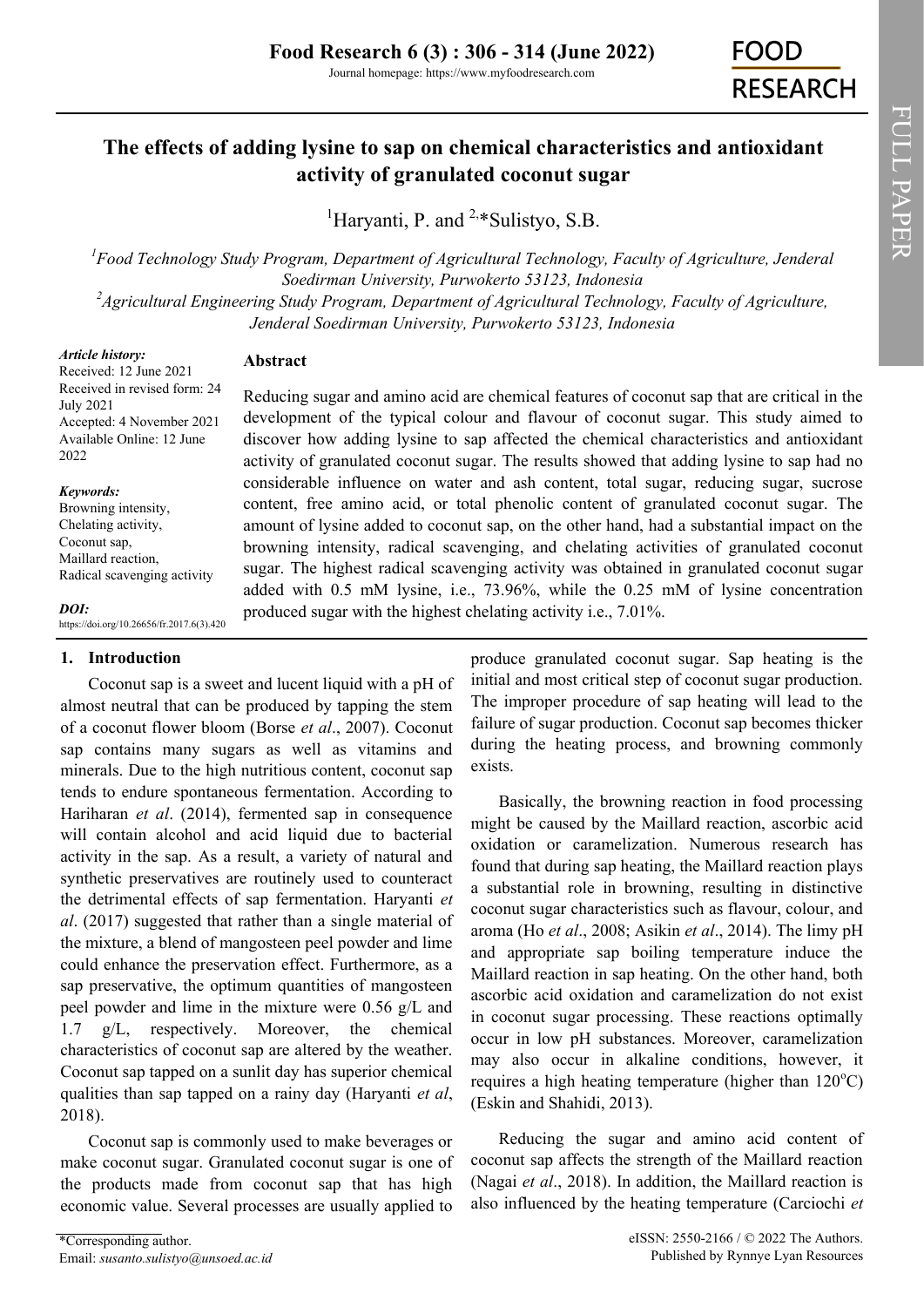FULL PAPER

*al*., 2016). Amino groups, free ammonia, and nitrogen atoms can also be made from free amino acids through deamination and retro-aldol reactions (Ho *et al*., 2008). In the meanwhile, monosaccharides like glucose and fructose influence the initial Maillard process by creating a large pool of high-reactive C2, C3, and C4 dicarbonyl molecules.

In the Maillard reaction, amino acids and reducing sugar play an important role in the production of food colour, flavour, and antioxidants (Wijewickreme *et al*., 1999). Moreover, Kim (2013) found antioxidant activity in Maillard reaction products (MRPs) since MRPs can operate as metal chelators and radical scavengers. MRPs generated from chitooligosaccharide and glycine model systems also demonstrated excellent antioxidant activity, according to Yan *et al*. (2018). Karseno *et al*. (2018) discovered that DPPH radical scavenging activity and browning intensity have a strong correlation as indicated by the coefficient of correlation of 0.93. Furthermore, Maillard reaction duration and temperature affect browning intensity as well as fragrance components (Zhou *et al*., 2016).

The addition of lysine can increase the generation of basic amino groups. The 2.3-enolization track will yield intermediate products from the Maillard reaction, which occurs at a pH greater than 7. As a result of this action, a reductone chemical with antioxidant properties is formed. Additionally, the addition of 0.75 mM lysine to coconut sap and a heating temperature of  $118^{\circ}$ C not only resulted in a considerable increase in total phenolic content but also in radical scavenging activity in the sap (Sulistyo and Haryanti, 2020).

During the boiling of the sap, the Maillard reaction occurs, producing MRPs (such as reductones) and melanoidin, both of which include phenolic groups (Brudzynski and Miotto, 2011). Melanoidin is a brown polymeric macromolecule made up of carbohydrate and nitrogen-based polymeric macromolecules that are generated in the final step of the Maillard reaction. Thus, quantifying browning intensity via spectral absorbance at 405 nm can be used to quantify melanoidin amount (Bekedam *et al*., 2006). However, the mechanism of melanoidin synthesis in the processing of granulated coconut sugar remains unknown. The most logical method for determining such a mechanism is to measure the chemical characteristics and antioxidant activity of granulated coconut sugar. As a result, the current study delved into the chemical characteristics and antioxidant activity of granulated coconut sugar made from sap with varied lysine concentrations.

#### **2. Materials and methods**

### *2.1 Materials*

Materials used in this research, in general, were divided into two categories, i.e. raw material and chemical. Coconut sap was collected from coconut trees in Banyumas Regency, Indonesia, as the raw ingredient. A number of chemical substances were utilized to analyze the chemical properties and antioxidant activities of coconut sap and granulated coconut sugar. The chemicals were obtained from Merck (Darmstadt, Germany), i.e. potassium hydrogen tartrate, phenol, sodium sulfite, sodium hydroxide, hydrochloric acid, Dglucose, ninhydrin, dipotassium hydrogen phosphate, potassium dihydrogen phosphate, stannous chloride, Lglutamic acid, ethanol, Folin-Ciocalteu, sodium carbonate, ammonium thiocyanate, ferrous chloride and hydrochloric acid. In addition, a chemical namely ferrozine was obtained from Fluka Chemical. Co. (Buchs, Switzerland) while 3,5-dinitrosalicylic acid and 2,2-diphenyl-1-picrylhydrazyl were from Sigma Chemical Co. (St. Louis, MO, USA).

### *2.2 Coconut sap preparation*

First, plastic containers for sap collecting were prepared. A blend of mangosteen peel powder and lime with concentrations of 0.56  $g/L$  and 1.7  $g/L$ , respectively, was put as the natural preservative into the containers to avoid spontaneous fermentation in sap. After that, coconut sap was collected by tapping coconut inflorescence from 15 coconut trees into the containers. Sap tapping took place during the day, from 6 a.m. to 3 p.m., in pleasant weather with air temperature and relative humidity ranging from 24-27°C and 91%-92%, respectively.

### *2.3 Chemical analysis of coconut sap*

### *2.3.1 Total soluble solid and pH value*

After sap collection, the total soluble solids and pH value of the collected sap were immediately measured using a portable refractometer and pH meter, respectively.

### *2.3.2 Reducing sugar*

To determine reducing sugar, we employed the procedure introduced by Miller (1959) with some small modifications. Firstly, one gram of sap sample was dissolved in 5 mL of distilled water. The sap (3 mL) were then mixed with 3 mL of 1% 3,5-Dinitrosalicylic acid in a test tube. The mixture was afterwards heated in a water bath for 15 mins and the heating temperature was maintained at  $90^{\circ}$ C. An aliquot (1 mL) of 40% potassium tartrate was then added to stabilize the mixture colour. After 15 mins of heating, the mixture was cooled at room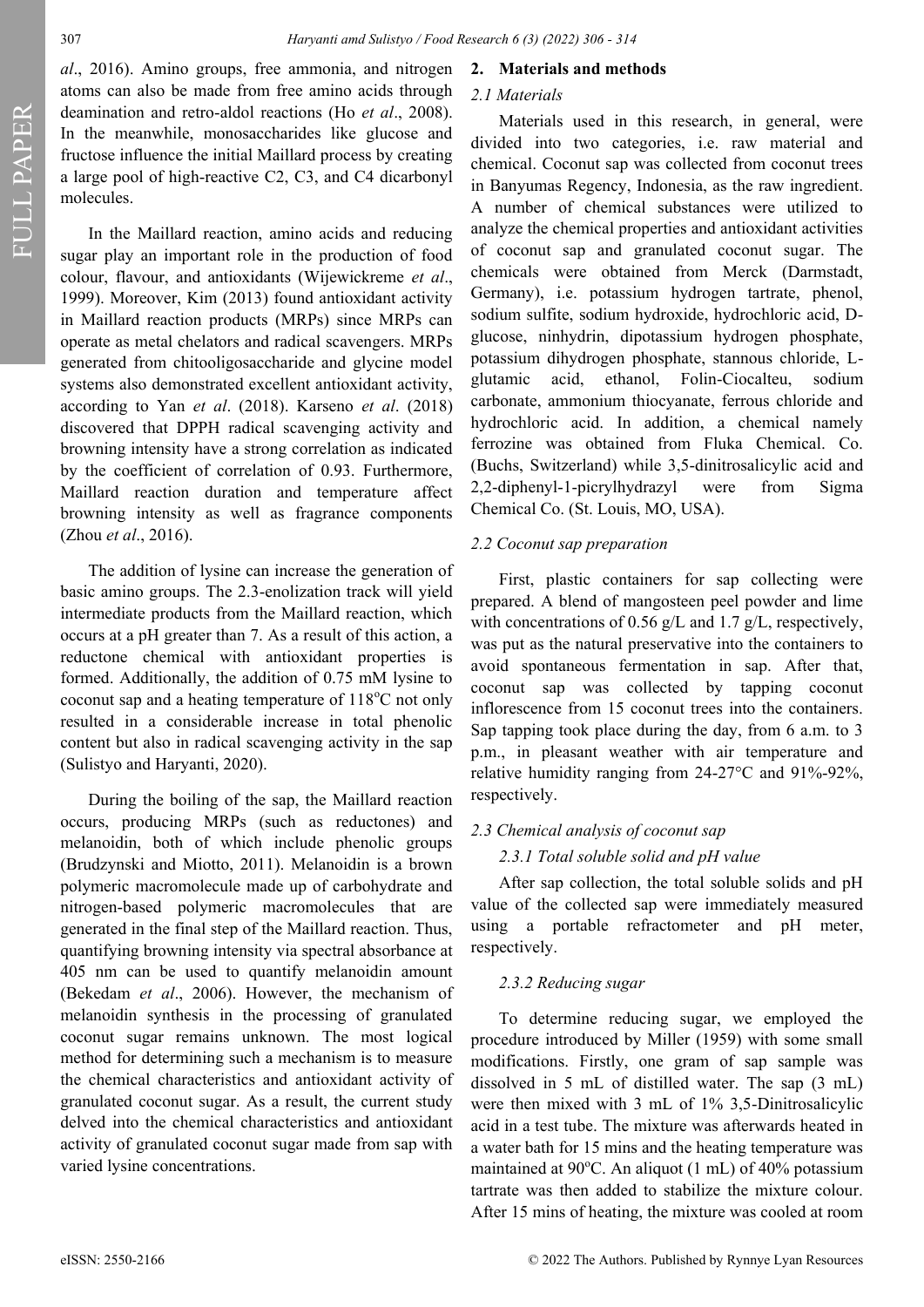temperature for around 5 mins. The next step was the measurement of spectrum absorbance. Spectrum absorbance of the mixture was determined at a wavelength of 540 nm and to quantify samples a standard glucose solution was utilized.

# *2.3.3 Free amino acid*

Determination of free amino acid of coconut sap was adopted from Yao's procedure (Yao *et al*., 2006). One gram of coconut sap was firstly poured into a volumetric flask and then buffer solution and ninhydrin solution, with the volume of each solution was 0.5 mL, were subsequently added. The mixture in the flask was then heated in a boiling water bath for 15 mins. Subsequently, the flask was cooled at room temperature for 5 mins and 25 mL of distilled water was filled into the flask. Afterwards, the next step was measuring the spectrum absorbance of the solution at a wavelength of 570 nm using a UV-1900 UV-VIS spectrophotometer (Shimadzu; Kyoto, Japan). To quantify the samples we utilized glutamic acid as the standard.

# *2.3.4 Total phenolic*

To evaluate the total phenolic content of the coconut sap, we used the Folin-Ciocalteu technique (Payet *et al*., 2005). The steps were as follows: A volume of 30 μL of sap sample was placed in a test tube, and then 150 μL of Folin-Ciocalteu reagent with a 10% concentration was added. After that, the admixture which was incubated for 8 mins was given a dose of 120  $\mu$ L Na<sub>2</sub>CO<sub>3</sub> dissolved in distilled water at a concentration of 7.5%. This mixture was then treated for a second incubation at 30°C for 1 hr, and the spectrum absorption at 765 nm was then determined. Furthermore, the blank was evaluated by substituting a suitable solvent for the sap sample and subtracting the spectrum absorbance at the same wavelength. Lastly, the result was represented in milligrams of gallic acid equivalent per 100 gram of sample (mg GAE/100 g of sample) as the standard phenolic substance.

### *2.4 Granulated coconut sugar processing*

To begin, 10 L of coconut sap were cleansed by the use of clean filter cloths. After that, the sap was separated into four parts once it was purified. The first sap component was left untreated and served as a treatment control, whilst the second, third, and fourth sap portions were all given lysine at different concentrations, 0.25, 0.5, and 0.75 mM, respectively. After that, each sap part was poured into an aluminium pan and heated on a gas stove. During heating, the sap should be continuously stirred, and when the temperature reaches 118°C, the heating should be turned off. After roughly 50 minutes of heating, this condition can be achieved.

The sap was then cooled to room temperature while still being agitated. This process persisted until granulated sugar was formed. In the next step, we performed sundrying to reduce the water content of the produced granulated sugar. The chemical characteristics and antioxidant activity of 50 g of granulated sugar generated were then tested. The analysis was carried out as detailed in the subsection below.

# *2.5 Chemical analysis and antioxidant activities of granulated coconut sugar*

### *2.5.1 Water and ash content*

Water and ash content were both determined according to the AOAC method (AOAC, 1990). The thermo-gravimetric method was applied to measure the water content of granulated coconut sugar while ash content was measured by oxidizing organic compounds at high temperatures (500-600°C) and than weighing the residual matters after the combustion.

# *2.5.2 Reducing sugar, total sugar and sucrose content*

To determine the reduction sugar of granulated coconut sugar, we employed a similar procedure as in determining reducing sugar of coconut sap. In this step, 1 g of granulated coconut sugar was dissolved in 10 mL, instead of 5 mL, of distilled water. The next steps were then the same as that in reducing sugar analysis of coconut sap. In the meanwhile, hydrolysis method was applied to determine total sugar content. A volume of 3 mL of 25% HCl was utilized to incubate the sample. The incubation process was performed for 10 mins at a temperature of  $70^{\circ}$ C. Afterwards, the solution was cooled and neutralized at room temperature with 45% NaOH. Finally, the content of sucrose was ascertained by subtracting reducing sugar from total sugar content.

# *2.5.3 Free amino acid*

The free amino acid of granulated coconut sugar was determined by using a similar procedure as in analyzing the free amino acid of coconut sap. Firstly, 1 g of granulated coconut sugar was added with distilled water until the volume reached 10 mL and then filtered with filtered paper. A volume of 0.5 mL of filtrate was put into a volumetric flask and then the next procedure was the same as that described in determining the free amino acid of coconut sap.

# *2.5.4 Total phenolic*

The total phenolic content of granulated coconut sugar was analyzed using the Folin-Ciocalteu procedure as conducted to determine the total phenolic of coconut sap. The first step was the preparation of a 10% sugar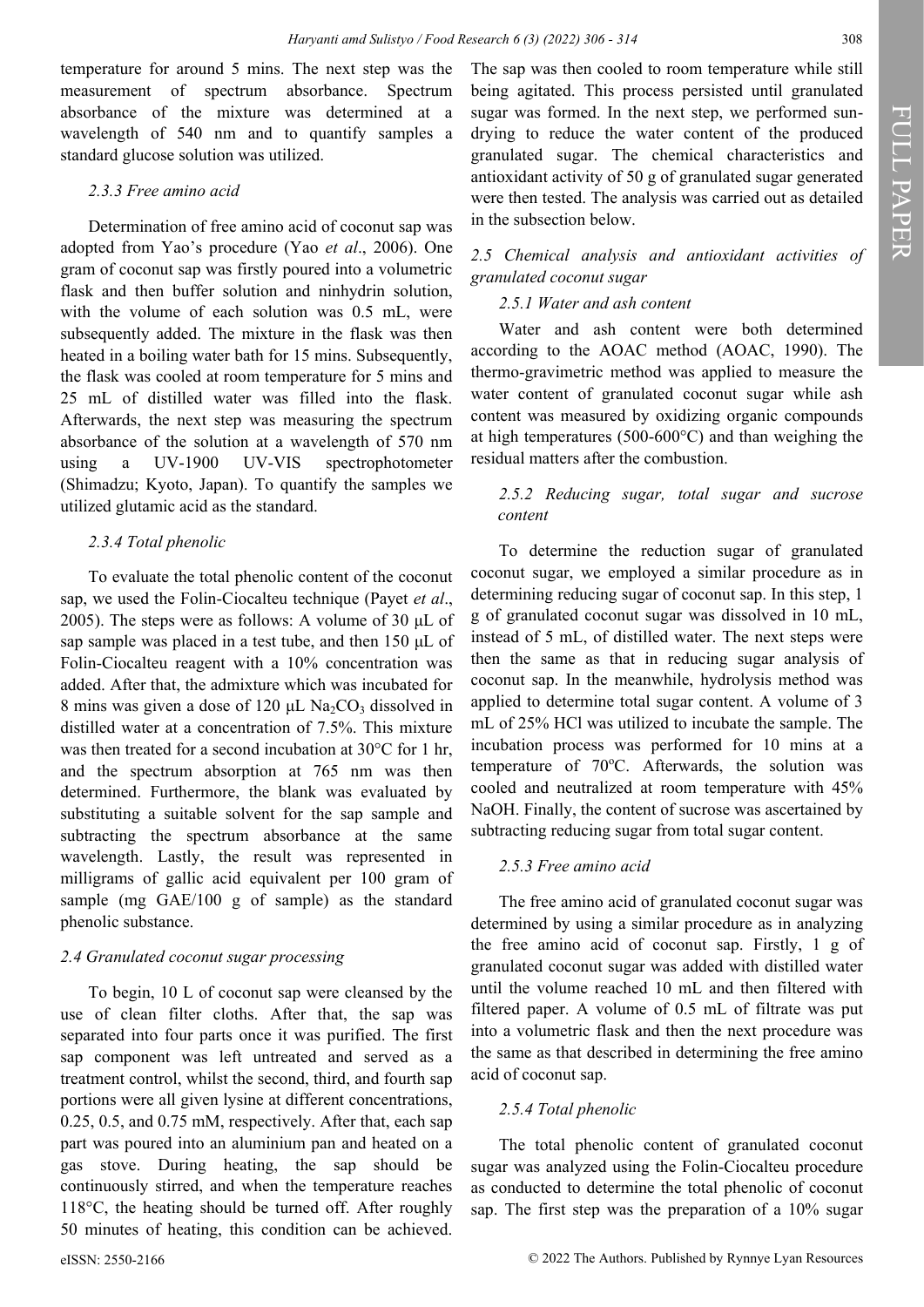FULL PAPER

solution and then filtering. A volume of 30 μL of the sugar solution was subsequently treated as a sample. The succeeding steps were then the same as described in the aforementioned procedure of total phenolic analysis of coconut sap.

#### *2.5.5 Browning intensity*

The browning colour of coconut sugar samples was determined by slightly modifying the procedure developed by Ajandouz *et al*. (2001). The sap sample was liquefied with distilled water (1:25 w/v), and then centrifuged at 1006×*g* for 15 mins. The spectrum absorbance of the sugar browning was measured using a UV-1900 UV-VIS spectrophotometer (Shimadzu; Kyoto, Japan) at 420 nm.

#### *2.5.6 Radical scavenging activity*

To determine the radical scavenging activity (RSA) of coconut sugar, we employed the procedure established by Payet *et al*. (2005). DPPH• methanolic solution with a concentration of 0.1 mM and volume of 280 µL was delivered into a test tube using a pipette and subsequently mixed with a sugar sample. In the meanwhile, the solution in the test tube was mixed with solvent for the blank. Both mixtures were then incubated for 30 mins at room temperature. The spectrum absorbance of the mixtures at a wavelength of 515 nm was then analysed employing a spectrophotometer. Lastly, the antioxidant activity of the granulated coconut sugar can be defined as the percentage of radical scavenging activity according to the following equation:

$$
RSA\left(\frac{\%}{\ }right) = \frac{Ao-As}{A_0} \times 100\tag{1}
$$

where Ao and As are the spectrum absorbance of the blank and the sample, respectively, at 515 nm. The effectiveness of antioxidant activity of the coconut sugar sample according to DPPH radical scavenging was compared with butylated hydroxytoluene (BHT).

#### *2.5.7 Chelating activity*

Kim's approach was used to determine the chelating activity of granulated sugar, which is defined as the sugar's ability to chelate metal ions  $Fe^{2+}$  (Kim, 2013). A one-gram sample of granulated sugar was diluted before being filtered with filter paper. The sugar solution was then combined with 600 μL of distilled water and 100 μL of 0.2 mM FeCl<sub>2</sub>.4H<sub>2</sub>O in a volume of 100  $\mu$ L. The control solution was made by mixing 100 μL of distilled water with 200 μL of 1 mM ferrozine. After 10 mins of cooling at room temperature, the colour changes of the combination were monitored using a UV-1900 UV-VIS spectrophotometer (Shimadzu; Kyoto, Japan) at a spectral wavelength of 562 nm. Following that, the chelating activity was calculated using the following

equation:

Chelating activity (
$$
\%
$$
) =  $\frac{\text{Ao-As}}{\text{Ao}} \times 100$  (2)

where Ao and As are the spectrum absorbance of the control and the sample solutions, respectively, at 562 nm after 10 mins of incubation. The effectiveness of the coconut sugar sample as a chelating agent was compared with ethylenediaminetetraacetic acid (EDTA).

#### *2.5.8 Spectroscopic analysis*

To investigate the spectroscopic features of sugar solutions, absorption spectra ranging from 200 nm to 700 nm were used. To begin, 250 mg granulated coconut sugar was dissolved in 10 mL of demineralized water. Prior to taking the measurements, each solution had to be prepared. The UV-1900 UV-VIS spectrophotometer (Shimadzu; Kyoto, Japan) was used to record the absorption spectra (Bekedam *et al*., 2006).

#### *2.6 Statistical analysis*

All chemical characteristics and antioxidant activity data were statistically analyzed with IBM SPSS Statistic 20 and represented as mean standard deviation (SD). P<0.05 was used to determine statistical significance. One-way analysis of variance (ANOVA) with Duncan's multiple range test with a significance level of  $P < 0.05$ was used to assess the influence of variation in the added lysine concentration.

#### **3. Results and discussion**

#### *3.1 Chemical properties of coconut sap*

The chemical properties of coconut sap measured prior to granulated coconut sugar processing are described in Table 1. Coconut sap should have some requirements to be used for further processing into coconut sugar. The requirements are as following: pH higher than 7.2, total soluble solids around 15.1°Bx and reducing sugar lower than 0.48% (Haryanti *et al*., 2017). As seen in Table 1, the sap sample used in this research was suitable as a raw material of granulated coconut sugar since its chemical properties meet the aforementioned requirements.

| No. | Chemical properties                      | Content          |
|-----|------------------------------------------|------------------|
|     | Total soluble solid (°Bx)                | $13.5 \pm 1.73$  |
|     | The pH value                             | $8.6 \pm 0.23$   |
| 3   | Reducing sugar $(\%)$                    | $0.14 \pm 0.03$  |
| 4   | Amino acid $(\% )$                       | $0.27 \pm 0.14$  |
|     | Total phenolic content (mg $GAE/100 g$ ) | $53.37 \pm 5.04$ |

*3.2 Chemical properties and antioxidant activities of granulated coconut sugar*

The effects of different concentrations of lysine on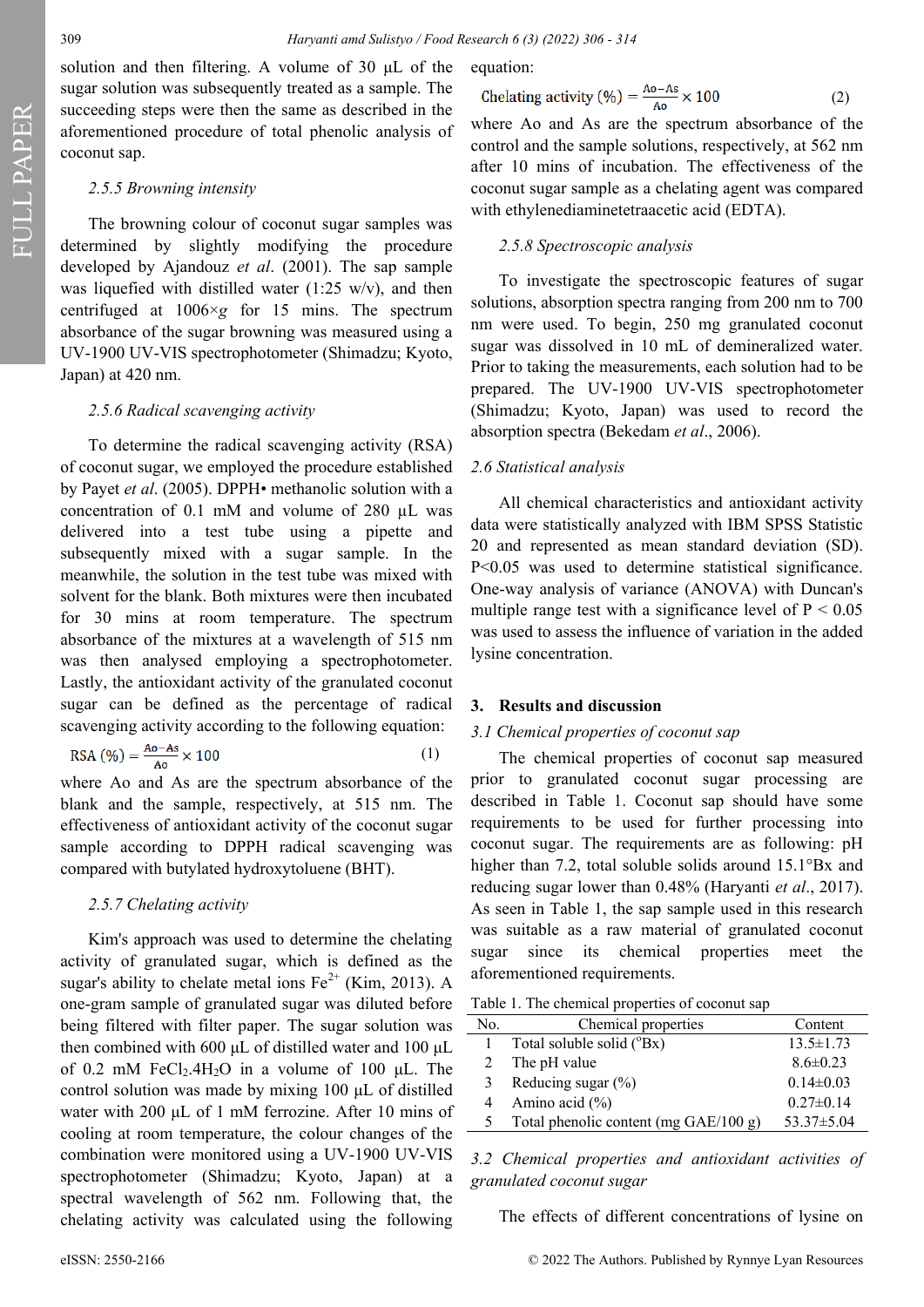the water and ash content, reducing sugar, total sugar, sucrose content, free amino acid content, and total phenolic content of granulated coconut sugar were not significant. The addition of lysine, on the other hand, had a substantial impact on browning intensity, radical scavenging, and chelating activity.

#### *3.2.1 Water and ash content*

Figure 1 shows the water and ash content of granulated coconut sugar made with various concentrations of lysine added to coconut sap. In addition, the water and ash content of granulated coconut sugar varied between 5.94 and 6.57% and 2.17 and 2.30%, respectively.



Figure 1. Water content and ash content of granulated coconut sugar. The results are represented in term of mean±SD from six experiments. Bars carrying same letters at the same parameter indicate mean values have no significant difference at  $P > 0.05$ .

### *3.2.2 Reducing sugar, total sugar and sucrose content*

The reducing sugar, as well as total sugar and sucrose content of granulated coconut sugar applied with different lysine concentrations on coconut sap, ranged from 2.93 to 3.07% db, 90.21 to 94.37% db, and 87.24 to 91.30% db, respectively. The sugar content of the granulated coconut sugar is depicted in Figure 2.



Figure 2. Reducing sugar, total sugar and sucrose content of granulated coconut sugar. The results are represented in term of mean±SD from six experiments. Bars carrying same letters at the same parameter indicate mean values have no significant difference at  $P > 0.05$ .

Reducing sugar of coconut sap was lower than that of granulated coconut sugar, i.e. 0.14±0.03% or 1.21±0.19% db. It decreased at the beginning of heating in liquid form, then increased at the end of heating and turned into granulated form. The decrease in reducing sugar of sap at the initial heating was due to the occurrence of the initial Maillard reaction. According to Ho *et al*. (2008), reducing sugar such as glucose and fructose was highly reactive at the initial stage of the heating process. Both glucose and fructose participated in the initial Maillard reaction by creating dicarbonyl compounds. The increment of reducing sugar at the end of heating and in the granulated form was caused by the forming of intermediate products of Maillard reaction bounded ketone or hydroxyl groups, which are highly reactive. Rufian-Henares and De La Cueva (2009) found that intermediate products of the Maillard reaction such as pyranone or pyridone residues contained the ketone or hydroxyl groups.



Figure 3. Free amino acid content of granulated coconut sugar. The results are represented in term of mean±SD from six experiments. Bars carrying same letters at the same parameter indicate mean values have no significant difference at  $P >$ 0.05.

#### *3.2.3 Total free amino acid*

As shown in Figure 3, the amount of lysine added to the sap had no effect on the free amino acid content of granulated coconut sugar ( $P > 0.05$ ). The free amino acid of granulated coconut sugar measured in this research ranged from  $0.98 - 1.11\%$  db. As it possesses two reactive groups, lysine is the most reactive amino acid in the Maillard reaction. In addition, lysine contains nitrogen atoms which affect the pyrazine formation (Ho *et al.*, 2008). Pyrazine is a flavoured compound, so lysine addition may have a significant effect on pyrazine content (Eskin and Shahidi, 2013), but not on the amino acid content of granulated coconut sugar.

The amino acid of granulated sugar was higher than that of coconut sap, i.e.  $0.27 \pm 0.14\%$  or  $2.3 \pm 1.12\%$ db. The increase in total free amino acids was attributable to the formation of additional compounds during the heating process. Amino acids, such as ammonia, were identified as this substance. According to Ho *et al*.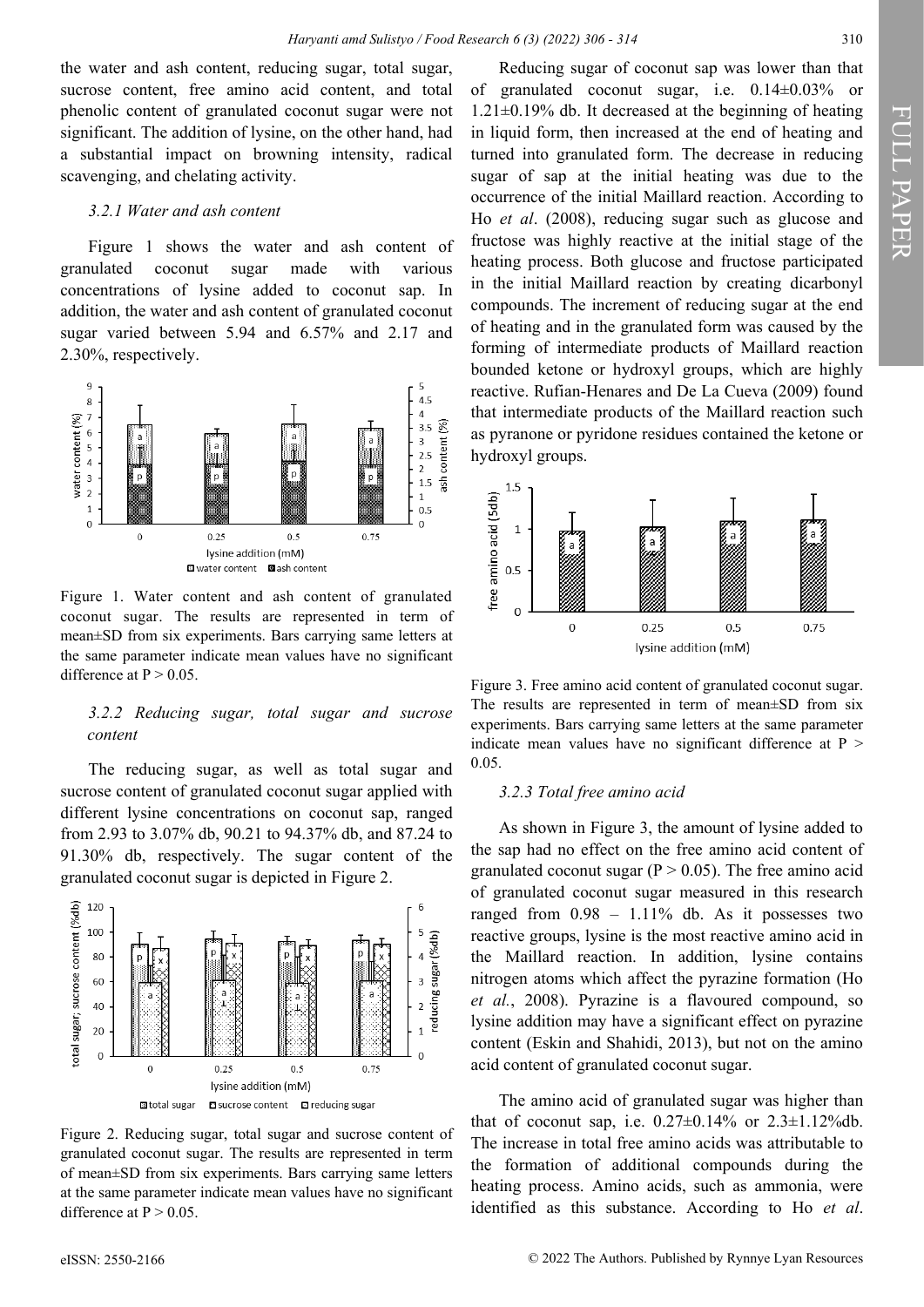FULL PAPER

(2008), free ammonia was created at the start of the heat reaction in palm sugar production. Melanoidin, which is generated during the boiling of coconut sap, is a nitrogen -based polymeric macromolecule that may be identified as an amino acid (Brudzynski and Miotto, 2011).

#### *3.2.4 Total phenolic content and browning intensity*

With a range of 0.94 - 1.22% db, the total phenolic content of granulated coconut sugar applied with varying concentrations of lysine on sap was not significantly different (Figure 4). Coconut sap has a total phenolic concentration of  $53.37\pm5.04$  mg GAE/100 g, or 0.46±0.07% db. Since the MRPs and melanoidin were generated during the heating process, total phenolic content increased more than twofold from coconut sap to granulated sugar. After thermal heating, the natural phenolic compound in coconut sap diminished. This finding is confirmed by Wiriyawattana *et al*. (2018), who found that thermal heating at temperatures higher than  $110^{\circ}$ C can reduce the phenolic content of rice berry flour. In this step, however, the amount of melanoidin increased. Indeed, an increase in melanoidin was the most common cause of an increase in phenolic content in coconut sugar. Melanoidin and MRPs both include phenolic groups, which are formed during the heating process (Delgado-Andrade *et al*., 2005; Brudzynski and Miotto, 2011).



Figure 4. Total phenolic content and browning intensity of granulated coconut sugar. The results are represented in term of mean±SD from six experiments. Bars carrying same letters at the same parameter indicate mean values have no significant difference at  $P > 0.05$ .

Browning intensities of sugar generated from sap varied greatly depending on the lysine concentration. The dark hue of granulated coconut sugar increased as the lysine concentration increased. The addition of 0.5 mM of lysine increased the brown colour intensity of the granular coconut sugar. This treatment caused the most intense browning of granulated sugar, up to 42 times that of the initial phase. Furthermore, Sulistyo and Haryanti (2020) found that the changes in sap browning intensity during heating followed an exponential curve. Higher lysine concentrations, on the other hand, did not affect the browning intensity of sugar. The addition of more than 0.5 mM of lysine to sap may result in a lower pH, which may suppress the browning Maillard reaction. Maillard process is often encouraged under higher alkaline circumstances, according to Eskin and Shahidi (2013). Coconut sap's neutral and alkaline pH provided an ideal environment for accelerating C2 and C3 fragments from sugar breakdown, which have high reactivity. The sugar breakdown products were then polymerized and linked by amino compounds to form melanoidin, a brown-coloured substance (Ho *et al*., 2008).

### *3.2.5 Radical scavenging activity and chelating activity*

Figure 5 shows the radical scavenging activity (RSA) and chelating activity of granulated coconut sugar applied to sap with varying lysine concentrations. Granulated coconut sugar made from coconut sap and supplemented with 0.5 mM lysine had a substantially higher RSA (73.96%) than granulated coconut sugar made without lysine (67.45%). The RSA of 10% granulated coconut sugar solution added with 0.5 mM lysine was similar to the RSA of 100 ppm BHT i.e. 74.95%. Lysine is the polar charged side chain of amino acid which might play role in the Maillard reaction by providing nitrogen atom sources (Ho *et al*., 2008). Because of its two reactive amino groups, lysine basic characteristics have a higher activity during the Maillard reaction. According to Delgado-Andrade and Rufian-Henares (2009) and Eskin and Shahidi (2013), lysine contains free amino groups (e-amino) that participate in the Maillard reaction. The Maillard reaction products (MRPs) produced by heating a lactose-lysine model system at 100°C for 8.5 mins have an RSA of 50% (Morales and Jimenez-Perez, 2001). Furthermore, Wiriyawattana *et al.* (2018) discovered that 110<sup>o</sup>C was the best temperature for producing pregelatinized riceberry flour with the maximum antioxidant activity. Another study by Boonmawat *et al*. (2019) found that heating riceberry bran in superheated steam at a very high temperature did not affect antioxidant activity. Furthermore, compared to other treatments, the addition of 0.5 mM lysine resulted in granulated sugar with a higher browning intensity. The RSA was likewise higher with the granular coconut sugar that had a higher browning intensity. According to Karseno *et al*. (2018), there was a strong link between DPPH radical scavenging activity and browning intensity.

As this treatment also boosted the chelating activity of coconut sap after heating, the chelating activity of sugar obtained from coconut sap combined with 0.25 mM of lysine (7.01%) was much higher than that of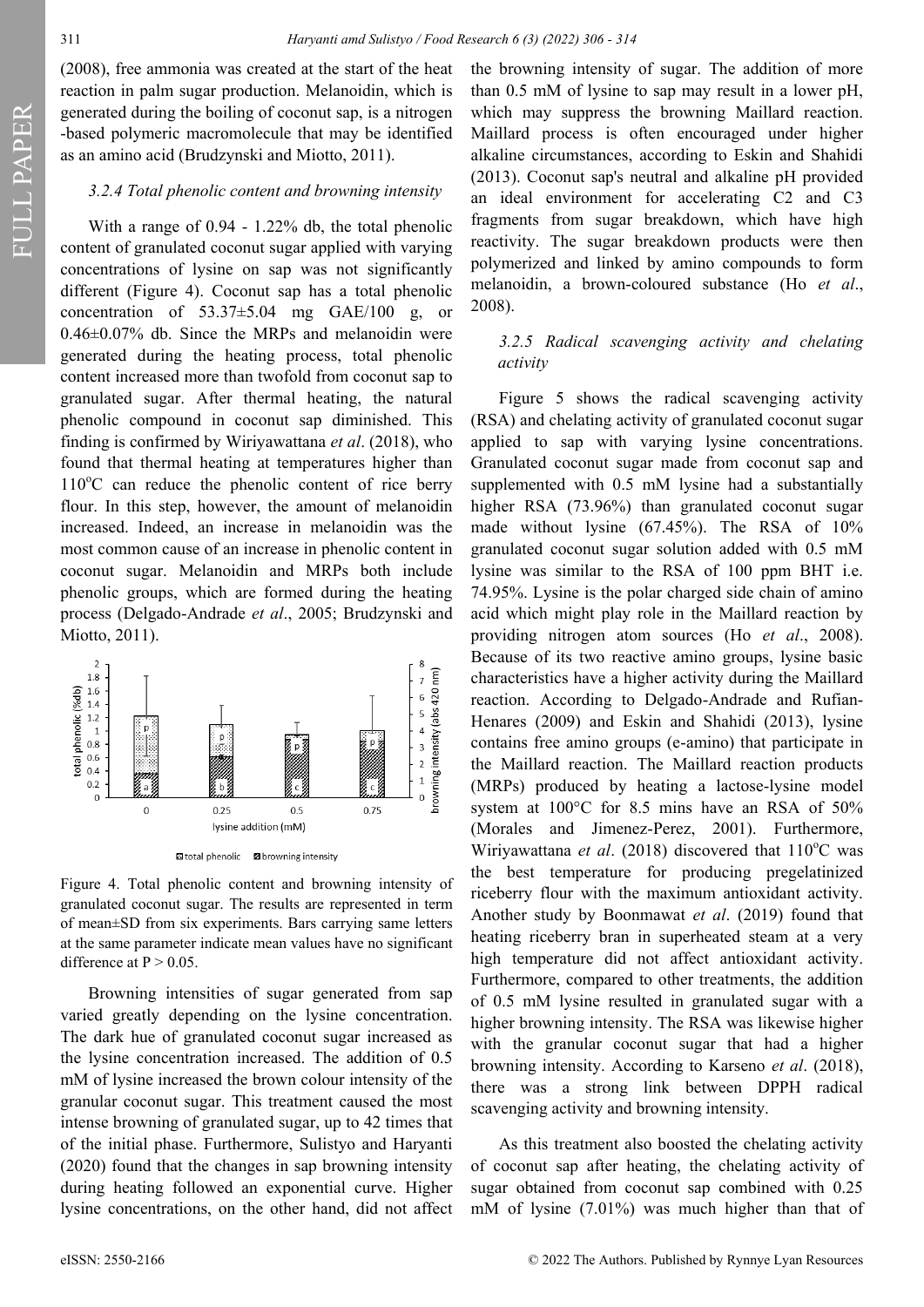other treatments. The addition of a high concentration of lysine raised the concentration of amino groups, which altered the production of pyrazine, a volatile molecule. However, an increase in pyrazine production, which is controlled by nitrogen atoms in lysine, did not result in an increase in granulated coconut sugar chelating ability. As a result, adding more than 0.25 mM of lysine to granulated coconut sugar had no influence on its chelating ability.



Figure 5. Radical scavenging activity and chelating activity of granulated coconut sugar. The results are represented in term of mean±SD from six experiments. Bars carrying same letters at the same parameter indicate mean values have no significant difference at  $P > 0.05$ .

As a comparison, the chelating ability of granulated coconut sugar was much lower than that of ethylenediaminetetraacetic acid (EDTA). The chelating activity of 10% granulated coconut sugar was 7.01%, while 20 ppm EDTA produced a chelating activity of 61.79%. The final stage of the Maillard reaction, melanoidin, may be responsible for the chelating activity of granulated coconut sugar. MRPs have chelating action, according to Delgado-Andrade *et al*. (2004). Furthermore, MRPs ion chelating affinity is crucial to the antioxidant action mechanism (Jing and Kitts, 2004). Melanoidin's chelating activity, according to Verzelloni *et al*. (2010), may help to avoid oxidation. Melanoidin was shown to possess an anionic molecule capable of chelating metal transitions (Daglia *et al*., 2008; Rufian-Henares and De La Cueva, 2009; Tagliazucchi *et al*., 2010).

#### *3.2.6 Spectroscopic analysis*

Figure 6 shows the absorption spectra of granulated coconut sugar applied with varied concentrations of lysine on sap. As seen in Figure 6, the graph has two peaks, one at 264.5-268.5 nm and the other at 401.5 nm. Proteins, sucrose, reducing sugar, and MRPs like reductone are all detected at wavelengths between 264.5 and 268.5 nm. Meanwhile, the presence of melanoidin is indicated by a peak at a wavelength of 401.5 nm. According to Bekedam *et al*. (2006), a low molecular weight coffee molecule can absorb light at 280 nm, while

melanoidin has a 405 nm absorption spectrum. The absorption at wavelengths of 264.5-268.5 and 401.5 nm has been proven to estimate the relative amount of melanoidin and other components in granulated coconut sugar based on these absorption spectra. In comparison to melanoidin (abs value at  $401.5 \text{ nm} = 0.287 - 0.303$ ), granulated coconut sugar generated from coconut sap combined with all lysine concentrations is dominated by the chemical that absorbs light at 264.5-268.5 nm (abs  $value = 1.193 - 1.426$ .



Figure 6. Absorption spectra of 25 mg/mL granulated coconut sugar produced added with 0 (black line); 0.25 (red line); 0.5 (blue line) and 0.75 mM (green line) lysine on sap.

The current study findings confirmed that increasing lysine concentration did not affect granulated coconut sugar's water and ash content, decreasing sugar, total sugar, sucrose content, free amino acid, or total phenolic content. Furthermore, the amount of lysine added to coconut sap has a substantial impact on granulated coconut sugar browning intensity, RSA, and chelating activity. The findings of this study can be used as a starting point for future research into the possibilities of adding amino acids to granulated coconut sugar to improve its health benefits.

#### **Conflict of interest**

The authors declare that there are no conflicts of interest.

#### **Acknowledgements**

This work was financially supported by the Indonesia Ministry of Research, Technology and Higher Education through Fundamental Research Grant in 2019.

#### **References**

Ajandouz, E.H., Tchiakpe, L.S., Ore, F.D., Benajiba, A. and Puigserver, A. (2001). Effects of pH on caramelization and Maillard reaction kinetics in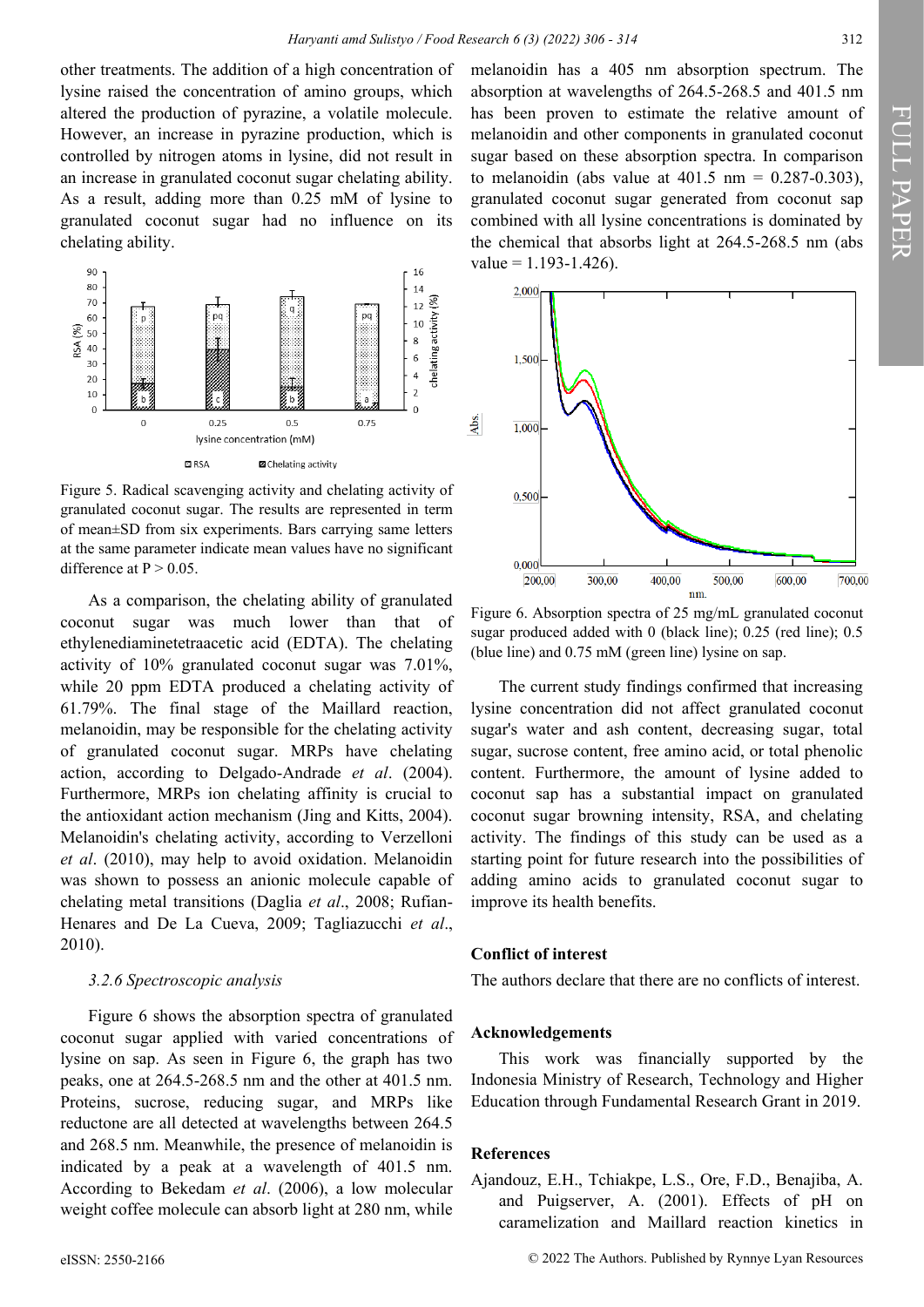fructose-lysine model systems. *Journal of Food Science*, 66(7), 926-931. https://doi.org/10.1111/ j.1365-2621.2001.tb08213.x

- AOAC. (1990). Official methods of analysis. 15th ed. Vol. 1. Virginia, USA: Association of Official Analytical Chemists.
- Asikin, Y., Kamiya, A., Mizu, M., Takara, K., Tamaki, H. and Wada, K. (2014). Changes in the physicochemical characteristics, including flavour components and Maillard reaction products, of noncentrifugal cane brown sugar during storage. *Food Chemistry*, 149, 170-177. https://doi.org/10.1016/ j.foodchem.2013.10.089
- Bekedam, E.K., Schols, H.A., Van Boekel, M.A. and Smit, G. (2006). High molecular weight melanoidins from coffee brew. *Journal of Agricultural and Food Chemistry*, 54(20), 7658-7666. https:// doi.org/10.1021/jf0615449
- Boonmawat, S., Ratphitagsanti, W. and Haruthaitanasan, V. (2019). Effect of superheated steam heating on quality and antioxidant activities of riceberry bran. *Agriculture and Natural Resources*, 53(2), 130–138.
- Borse, B.B., Rao, L.J.M., Ramalakshmi, K. and Raghavan, B. (2007). Chemical composition of volatiles from coconut sap (neera) and effect of processing. *Food Chemistry*, 101(3), 877-880. https://doi.org/10.1016/j.foodchem.2006.02.026
- Brudzynski, K. and Miotto, D. (2011). The relationship between the content of Maillard reaction-like products and bioactivity of Canadian honeys. *Food Chemistry*, 124(3), 869–874. https://doi.org/10.1016/ j.foodchem.2010.07.009
- Carciochi, R.A., Dimitrov, K. and D´Alessandro, L.G. (2016). Effect of malting conditions on phenolic content, Maillard reaction products formation, and antioxidant activity of quinoa seeds. *Journal of Food Science and Technology*, 53(11), 3978-3985. https:// doi.org/10.1007/s13197-016-2393-7
- Daglia, M., Papetti, A., Aceti, C., Sordelli, B., Gregotti, C. and Gazzani, G. (2008). Isolation of high molecular weight components and contribution to the protective activity of coffee against lipid peroxidation in a rat liver microsome system. *Journal of Agricultural and Food Chemistry*, 56(24), 11653-11660. https://doi.org/10.1021/jf802018c
- Delgado-Andrade, C., Rufian-Henares, J.A. and Morales, F.J. (2005). Assessing the antioxidant activity of melanoidins from coffee brews by different antioxidant methods. *Journal of Agricultural and Food Chemistry*, 53(20), 7832–7836. https:// doi.org/10.1021/jf0512353

Delgado-Andrade, C. and Rufian-Henares, J. (2009).

Assessing the Generation and Bioactivity of Neo-Formed Compounds in Thermally Treated Food. Granada, Spain: Editorial Atrio.

- Delgado-Andrade, C., Seiquer, I., Nieto, R. and Navarro, M.P. (2004). Effects of heated glucose–lysine and glucose–methionine model-systems on mineral solubility. *Food Chemistry*, 87(3), 329-337. https:// doi.org/10.1016/j.foodchem.2003.12.002
- Eskin, N.A.M. and Shahidi, F. (2013). Biochemistry of Foods. 3rd ed. Oxford, United Kingdom: Academic Press.
- Hariharan, B., Singaravadivel, K. and Alagusundaram, K. (2014). Effect of food grade preservatives on the physicochemical and microbiological properties of coconut toddy during fermentation. *Journal of Nutrition and Food Sciences*, 4(5), 1000299. https:// doi.org/10.4172/2155-9600.1000299
- Haryanti, P., Supriyadi, Marseno, D.W. and Santoso, U. (2017). Chemical properties of coconut sap obtained at different tapping time and addition of preservatives. *International Journal of Science and Technoledge*, 5(3), 52-59.
- Haryanti, P., Supriyadi, Marseno, D.W. and Santoso, U. (2018). Effects of different weather conditions and addition of mangosteen peel powder on chemical properties and antioxidant activity of coconut sap. *Agritech*, 38(3), 295-303. https://doi.org/10.22146/ agritech.29844
- Ho, C.W., Wan Aida, W.M., Maskat, M.Y. and Osman, H. (2008). Effect of thermal processing of palm sap on the physicochemical composition of traditional sugar. *Pakistan Journal of Biological Sciences*, 1(7), 989-995. https://doi.org/10.3923/pjbs.2008.989.995
- Jing, H. and Kitts, D.D. (2004). Antioxidant activity of sugar-lysine Maillard reaction products in cell free and cell culture systems. *Archives of Biochemistry and Biophysics*, 429(2), 154-163. https:// doi.org/10.1016/j.abb.2004.06.019
- Karseno, Erminawati, Yanto, T., Setyowati, R. and Haryanti, P. (2018). Effect of pH and temperature on browning intensity of coconut sugar and its antioxidant activity. *Food Research*, 2(1), 32-38. https://doi.org/10.26656/fr.2017.2(1).175
- Kim, J. (2013). Antioxidant activity of Maillard reaction products derived from aqueous and ethanolic glucose -glycine and its oligomer solutions. *Food Science and Biotechnology*, 22(1), 39-46. https:// doi.org/10.1007/s10068-013-0006-z
- Miller, G.L. (1959). Use of dinitrosalicylic acid reagent for determination of reducing sugar. *Analytical Chemistry*, 31(3), 426-428. https://doi.org/10.1021/ ac60147a030